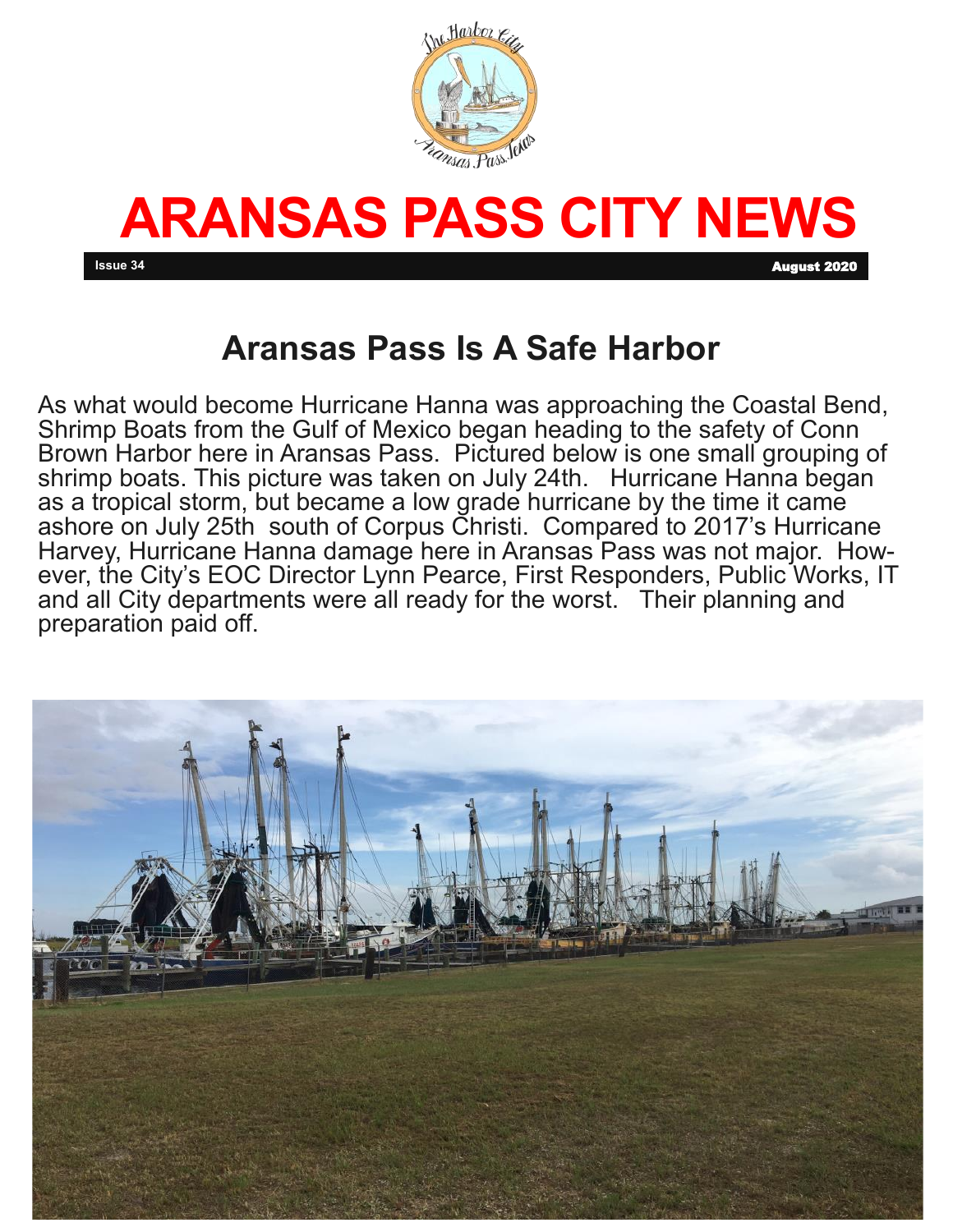

## **FEMA To Repair Sections Of Bulkhead At Conn Brown**

Portions of the bulkhead at Conn Brown Harbor (CBH) were damaged by Hurricane Harvey. FEMA has agreed to repair those sections. It is estimated that the cost will be about \$3 million. This work will be one of the more expensive in the Aransas Pass Harvey Recovery. The blue areas shown in the aerial map above will be repaired by FEMA. The brown will be the City's responsibility. Currently, we are working on a grant to assist with the City portion.

A bulkhead is an embankment made of various protective items such as steel, concrete or rock or some other material, used to safeguard against flooding, slippage, erosion and other things that will damage the land. The current bulkhead at CBH has been in need of repair for many years.

Coupled with the current road improvements at Conn Brown Harbor, when all the work is complete, CBH and the new bulkhead will be an extremely attractive location for developers. Also, it will continue to be a statewide destination for fishermen.

### **Charter Review Committee Completes it's Work**

By State Law and as a requirement of the City Charter, every few years, the City must set up a commission to review and, if necessary, update the Charter. The City Council appointed 11 Commission members. The membership voted Wanese Butler as Chairperson (see picture below). Because of the COVID issue all meetings had to be conducted via video conferencing. Chairperson Butler can be seen below conducting the meeting via computer. The meetings were accessible to the public. The Commission voted to recommend 9 charter amendments to the City Council. Chairperson Butler will report the recommendations to the City Council during its August 3rd meeting. The Council will make the final decision about which changes will go on the ballot for voter action on August 17th.

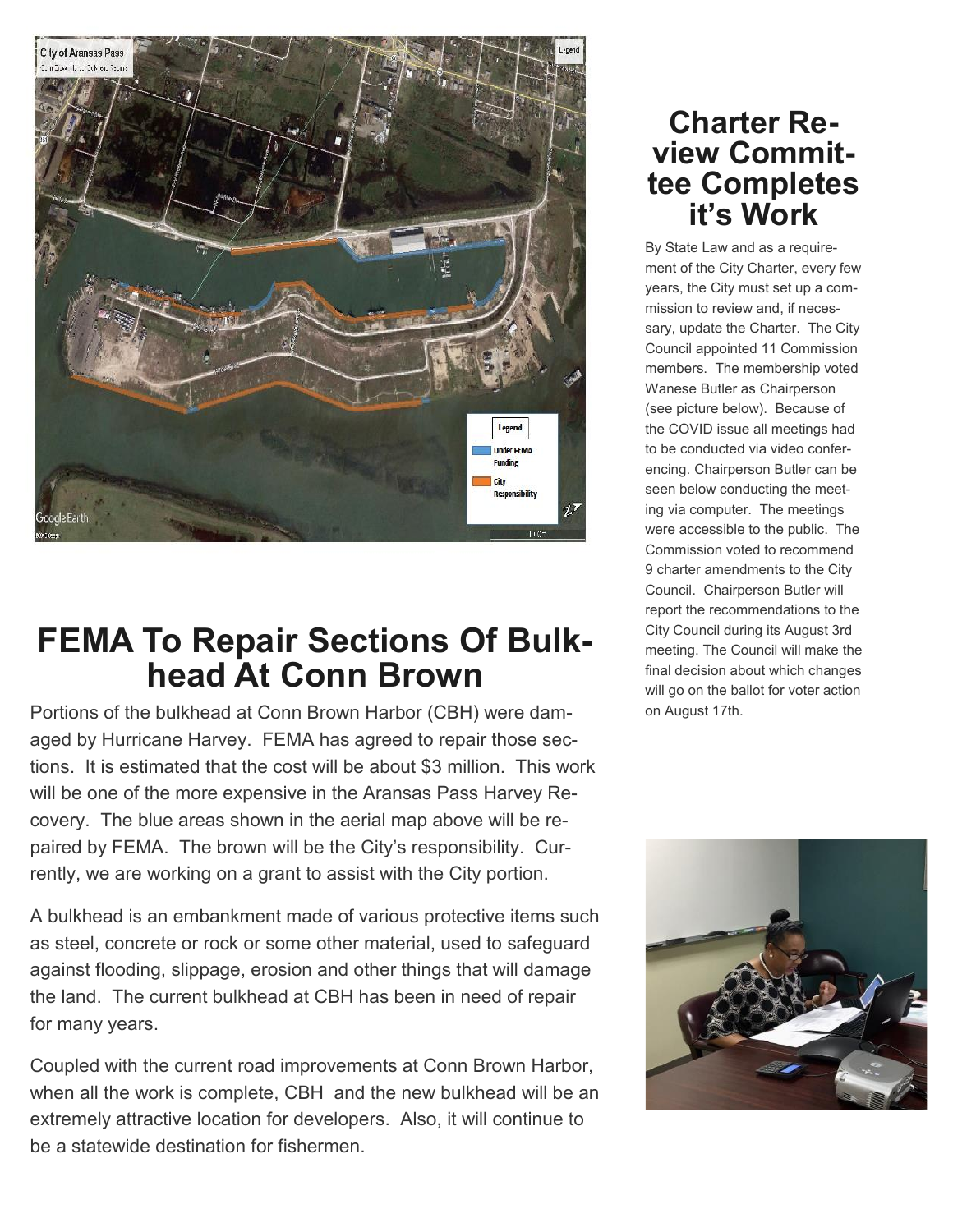

#### **City Continues to Monitor and Safeguard Against COVID**

City Employee David Harris is seen here disinfecting City facilities. Other city buildings also received a similar treatment. Such steps are necessary on a regular basis during the current COVID pandemic. Monday through Friday, Mayor Ramiro Gomez issues daily COVID reports in which he presents the daily COVID numbers . His report can be seen on Facebook and the City webpage. City staff follows social distancing procedures when interacting with the public.

## **After Many Years, Storm Pump issues Being Addressed**

For years, there have been unresolved storm pump problems during heavy rains. The pumps prevent flooding by collecting and disposing of storm water. The City recently completed a major drainage study, which included suggestions on how to improve the efficiency of the storm pumps. Most of the pumps were not sized correctly when they were originally purchased and installed. In the case of pump station #1 (Maddox), FEMA is replacing the entire pump station and building. Pump #1 was damaged by Harvey. Pump station #2 (Goodnight—see pic below) was not sized properly when it was originally installed making it less efficient. Pump Station #3 (Euclid) is too large for the wet well and never has worked at 100% efficiency. Because the engines and pumps were not designed and sized correctly, that has caused pump station problems through the years. Understandably, probably because of costs, these flaws have not been addressed. However, the City is now going out for Request for Qualifications (RFQ) to redesign and correct the faults. Additionally, the City has purchased three new 8 inch portable pumps and two 10 inch double suction pumps to use as needed until all pump stations can run at 100%. The City is working on funding sources for the design work and repairs not covered by FEMA.